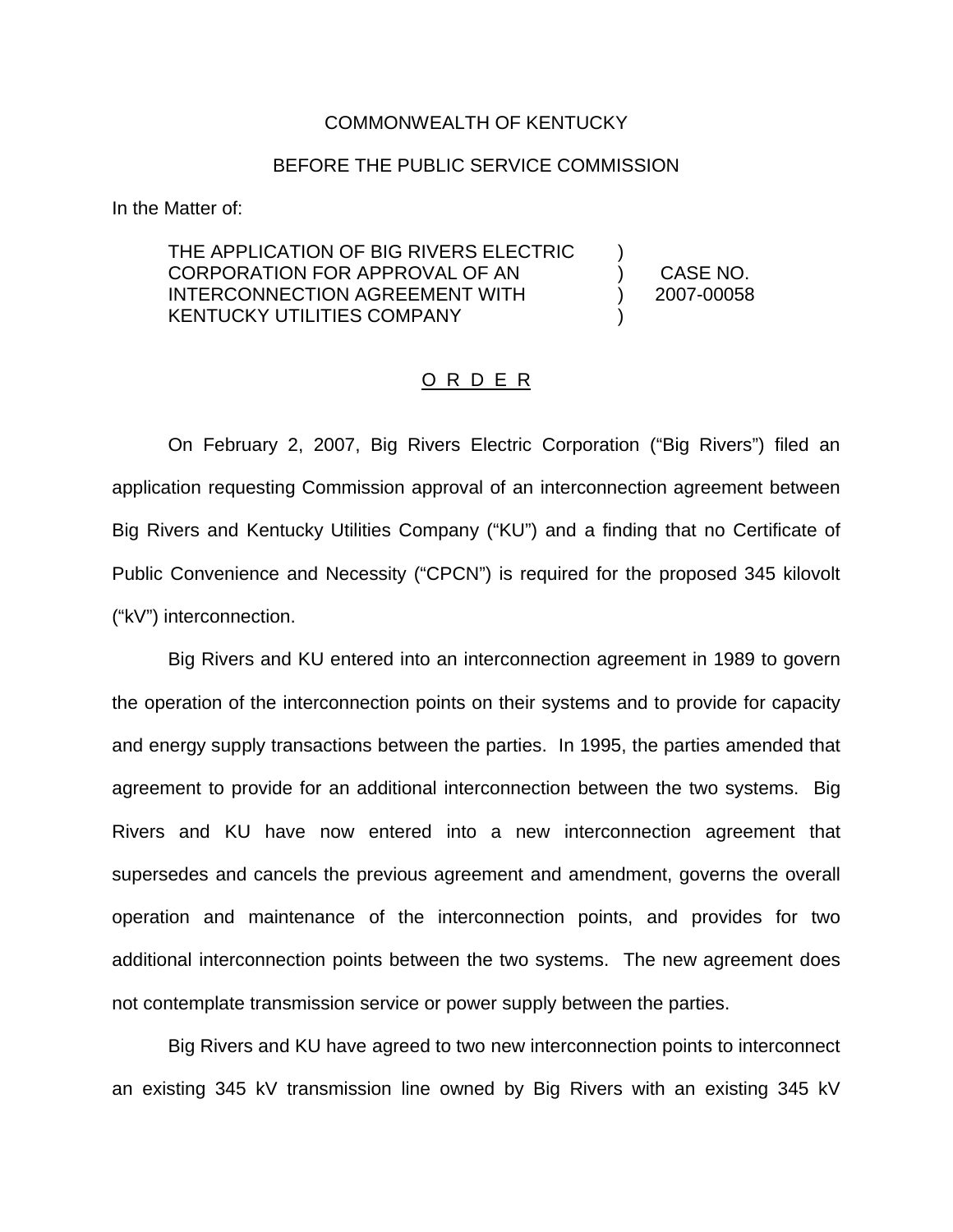transmission line owned by KU in Daviess County, Kentucky. Big Rivers states that the extensions and modifications required for each system for the proposed interconnections are minimal. The only extension to the Big Rivers system that will be required for this interconnection is the addition of two parallel 345 kV electric transmission lines – one 2,467 feet in length and one 2,481 feet in length – that are located on an easement which is less than 2,500 feet in length. The KU system requires the addition of a switching station and the separation of an existing 606-foot span circuit into two separate spans – one of 268 feet and one of 338 feet. Additional construction and modifications of terminal equipment, relay equipment, communications facilities, and telemetry facilities will be required at various Big Rivers and KU substations.

Big Rivers states that it has received a 450 MW transmission service request from Big Rivers Power Supply<sup>1</sup> and that Big Rivers Power Supply currently only has a 100 MW export capability. In addition, Big Rivers serves two large industrial loads pursuant to contracts that will expire in 2010 and 2011. If it loses one or both of these large industrial loads without adding additional load, it will have excess generation, and the ability to export that excess will be critical, as its current transmission system is unable to support additional power exports. Big Rivers also states that, pursuant to its 1998 Power Purchase Agreement with LG&E Energy Marketing, Inc., it will receive an

<sup>&</sup>lt;sup>1</sup>Big Rivers Power Supply is the internal division of Big Rivers that is responsible for providing electric power for Big Rivers' member systems and for arranging transmission services to export Big Rivers' surplus supply for sale in the wholesale market.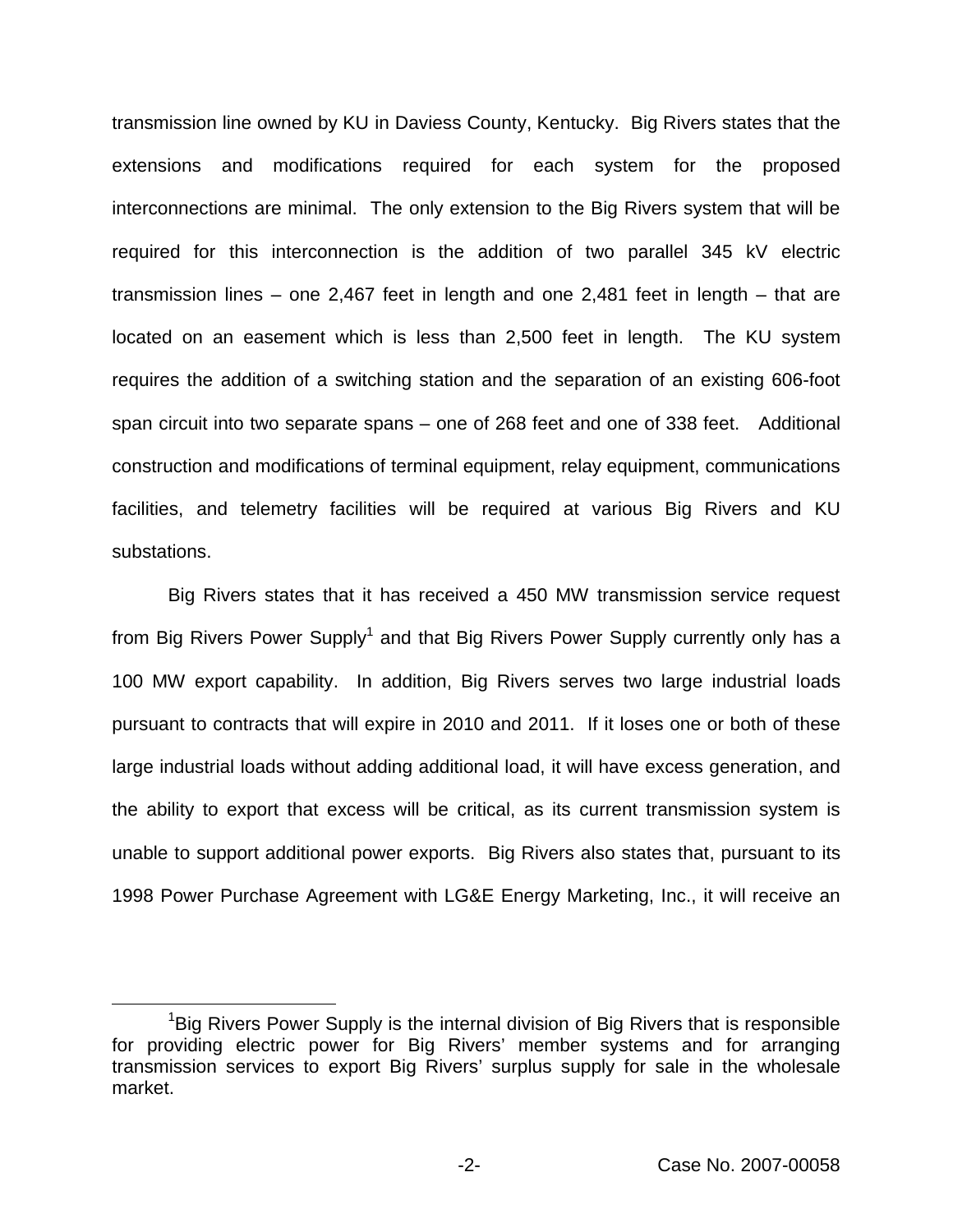additional 120 MW of power in 2011 and an additional 83 MW in 2012, which will result in excess capacity if Big Rivers does not have the proposed export capability.

Big Rivers performed transmission studies to assess its ability to export excess generation during various system conditions and evaluated several projects. After its evaluation of the projects, Big Rivers determined that the interconnection proposed herein was the preferred near-term alternative to provide improved export capability.

The total cost of the proposed project is estimated to be \$9.4 million and will be paid by Big Rivers from internally generated funds. Big Rivers and KU will each own the transmission facilities on their side of the interconnection, and KU will own the switching station.

Big Rivers states that the proposed construction does not involve the construction of a transmission line of more than a mile in length and asserts that the proposed interconnection project is a routine system improvement in the ordinary course of business that does not require a CPCN.

KRS 278.020(1) requires a utility to obtain a CPCN prior to constructing any plant, equipment, property, or facility for furnishing to the public any of the services enumerated in KRS 278.010. That section of the statute, however, also provides an exemption from the certificate requirement if the new facility is an ordinary extension of existing systems in the usual course of business. Commission regulation 807 KAR 5:001, Section 9(3), defines that exemption as follows:

> (3) Extensions in the ordinary course of business. No certificate of public convenience and necessity will be required for extensions that do not create wasteful duplication of plant, equipment, property or facilities, or conflict with the existing certificates or service of other utilities operating in the same area and under the jurisdiction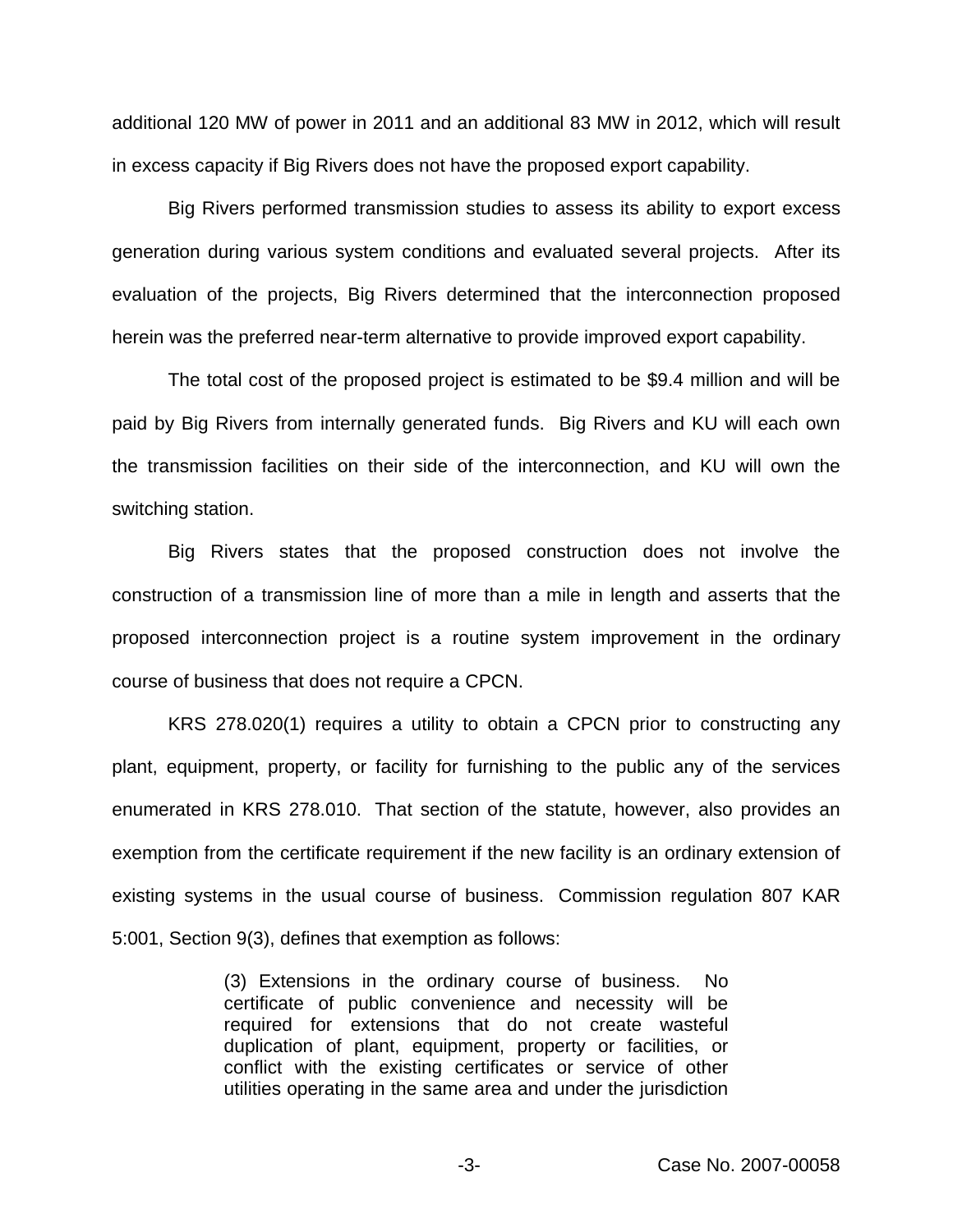of the commission that are in the general area in which the utility renders service or contiguous thereto, and that do not involve sufficient capital outlay to materially affect the existing financial condition of the utility involved, or will not result in increased charges to its customers.

KRS 278.020(2) does not permit this exemption if the construction involves an electric transmission line of 138 kV or more and of more than 5,280 feet in length.

Based on the application and being otherwise sufficiently advised, the Commission finds that the proposed line extension and interconnection do not require a CPCN under KRS 278.020(2) and satisfy the criteria set forth in KRS 278.020(1) and 807 KAR 5:001, Section 9(3), to be classified as an ordinary extension in the usual course of business. With an investment requirement of approximately \$9.4 million, the cost to construct the interconnection will not materially affect Big Rivers' financial condition<sup>2</sup> or result in an increase in Big Rivers' wholesale power rates. In addition, the facility will not conflict with the existing certificates or service of other utilities under the Commission's jurisdiction. Therefore, the project will not create wasteful duplication of plant, equipment, property, or facilities. The Commission further finds that the proposed interconnection agreement is reasonable and should be approved. We note that the parties have agreed that the interconnection agreement will become effective only when accepted for filing, without change, by the Federal Energy Regulatory Commission ("FERC"). Big Rivers should file with this Commission a copy of any decision rendered by FERC on the proposed interconnection.

 $2$  According to its Annual Report for Calendar Year 2005, Big Rivers had a net utility plant of \$928,871,745. The proposed construction, therefore, represents an overall increase of approximately one percent in Big Rivers' net utility plant.